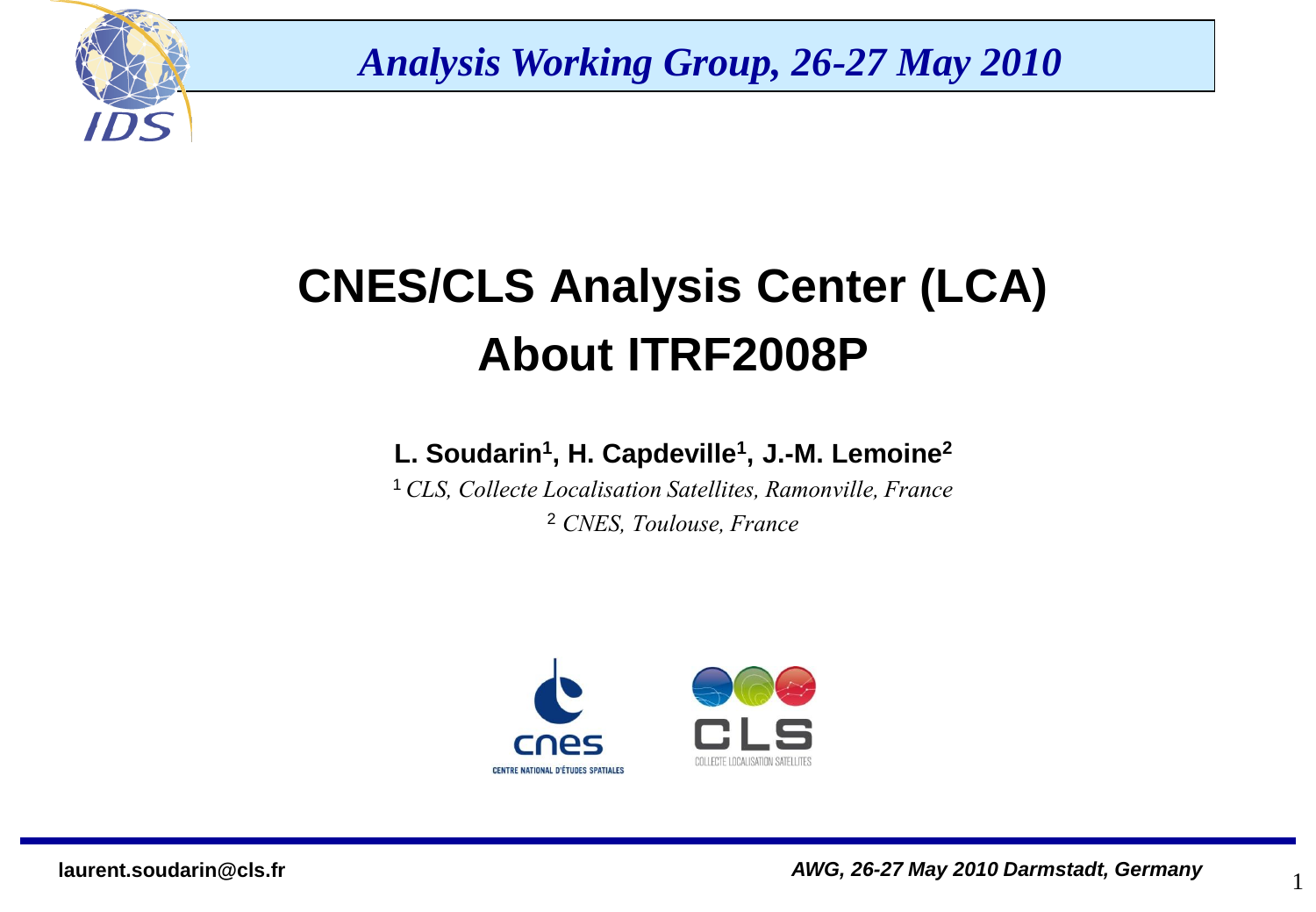• Operating stations not included in ITRF2008P: RIKB, BETB, SODB  $\rightarrow$ Need to express their DPOD2005 coordinates into ITRF2008

• A few « non permanent » stations not included in ITRF2008P

• 6 sites with more than 1 velocity: Reykjavik: 3 estimations Sakhalinsk: 2 estimations Tristan da Cunha: 2 estimations Fairbanks: 5 estimations Arequipa: 2 estimations La Réunion: 2 estimations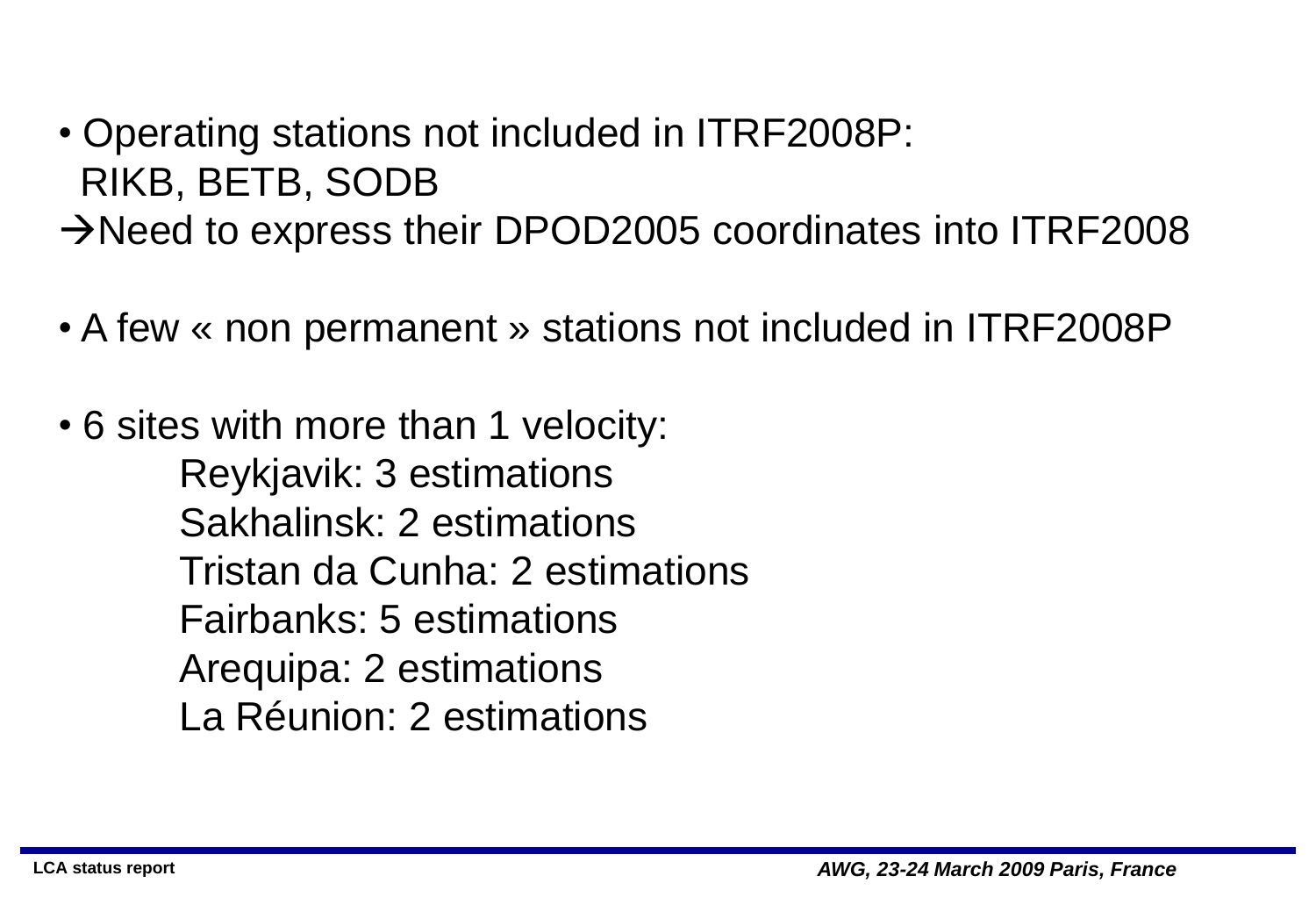### **DORIS velocities: ITRF2008P**



**LCA status report** *AWG, 23-24 March 2009 Paris, France*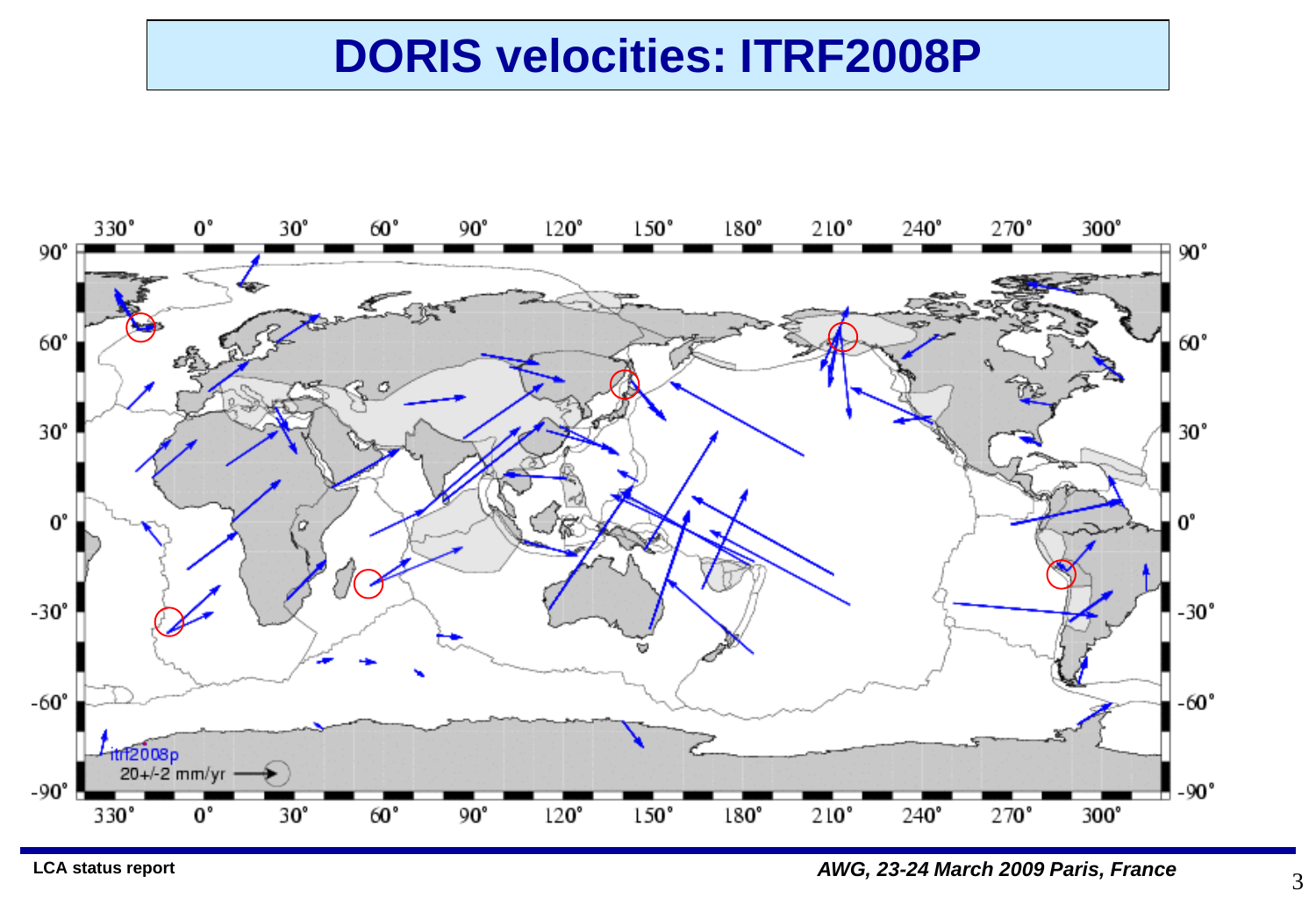#### Reykjavik: 1st period. REYA/REYB1 2nd REYB2/REZB1/REZB2

3rd REZB3: earthquake on 08:150; estimation on 7 months  $\rightarrow$  we should look carefully at this velocity as it is very different from the previous periods which were in agreement with the geological plate models.

Sakhalinsk:

1st period. SAKA1/SAKA2/SAKA3/SAKA4 2nd. SAKA5/SAKB2 (NB: SAKB1 and SAKB3 rejected)

Tristan da Cunha: 1st period. TRIA1/TRIA2/TRIB1 2nd. TRIB2: velocity discontinuity on 04:213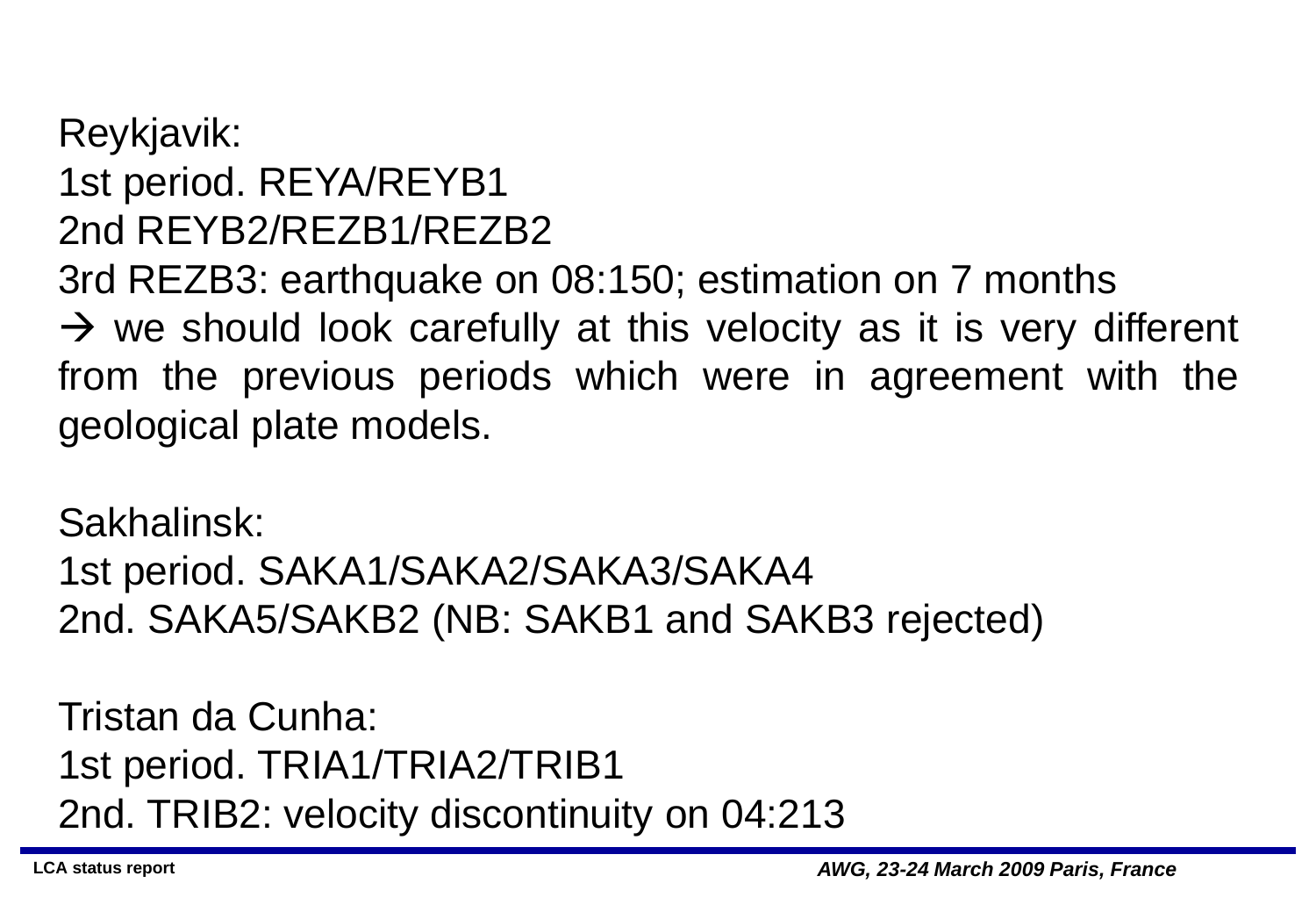Fairbanks: velocity discontinuities after earhtquakes 1st period. FAIA1/FAIA2/FAIB1 2nd. FAIB2 (vel. estimated over 60 d) 3rd. FAIB3 (vel. estimated over 82 d) 4th. FAIB4 (vel. estimated over < 2.5 yrs) 5th. FAIB5

Arequipa: velocity discontinuity after earhtquake 1st period. AREA 2nd. AREB/ARFB

La Réunion 1st period. REUA/REUB1 2nd. REUB2  $\rightarrow$  Zuheir will correct to have only one site velocity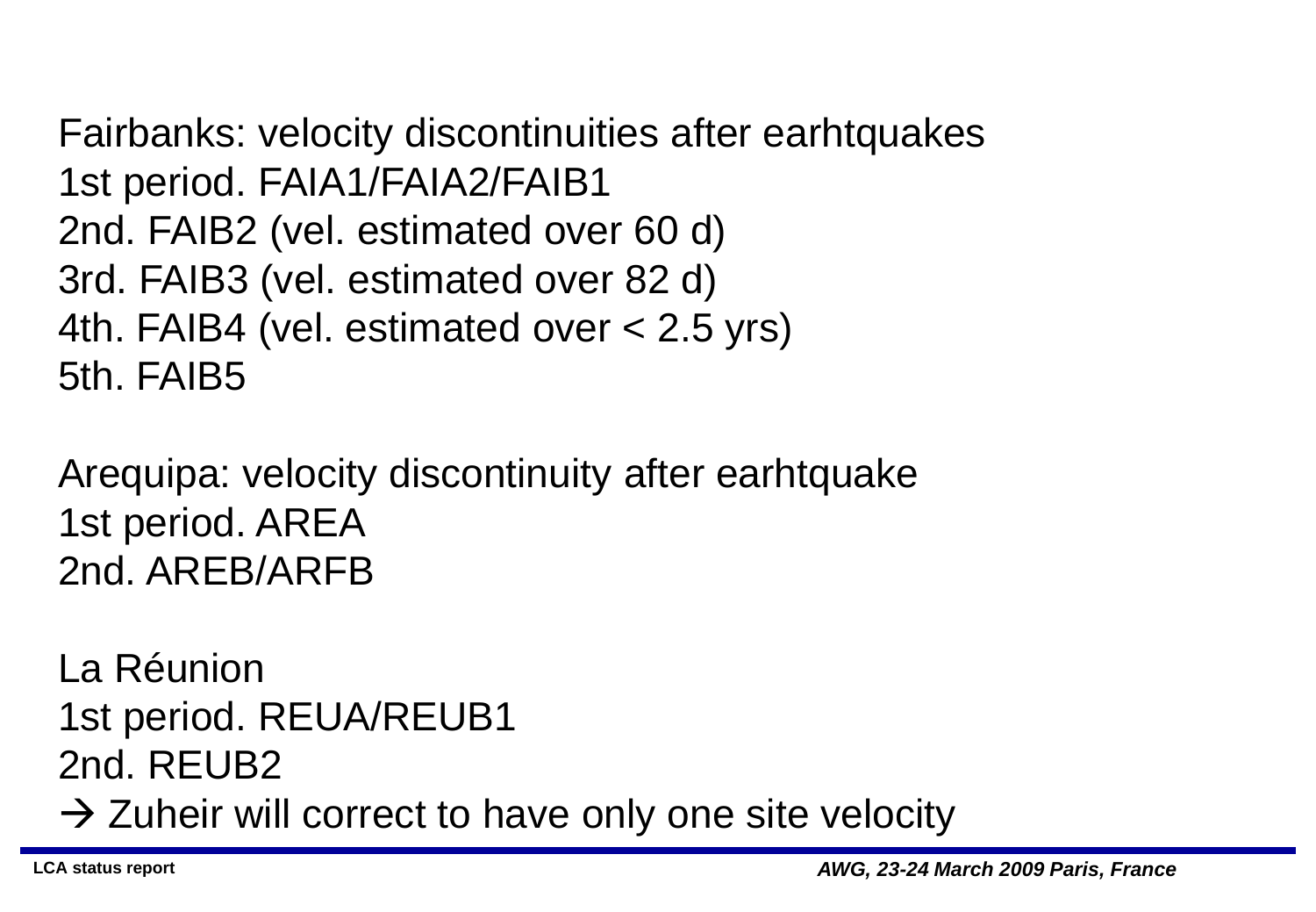## **DORIS velocities: ITRF2000, ITRF2005, ITRF2008P**



6